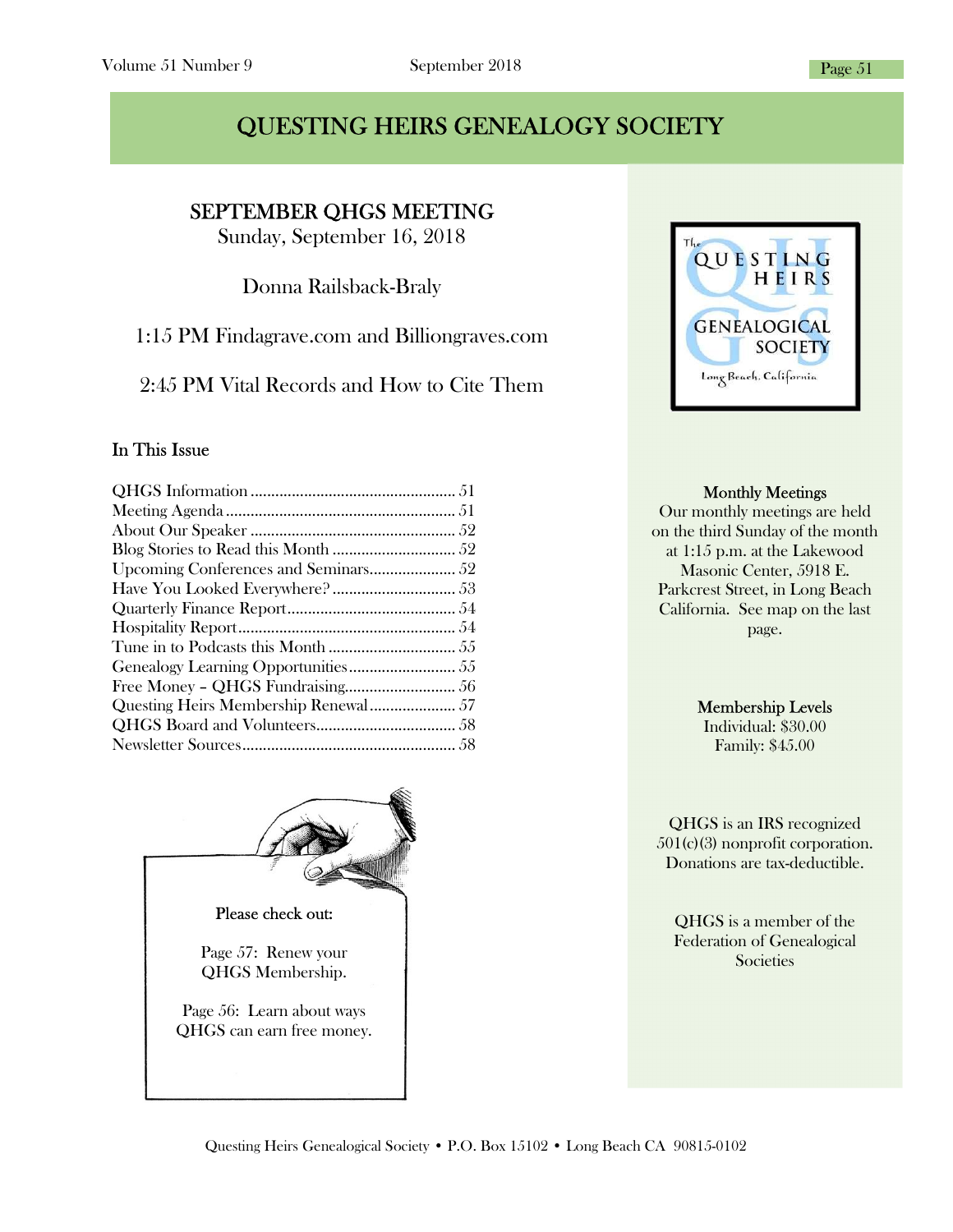# Our September Speaker: Donna Railsback-Braly

Donna caught the genealogy bug in junior college when the class assignment was to write down what you know about your family. That was 30+ years ago. She has documented her ancestry for DAR, UDC, FFTT, and DUVCW 1861-1865. Her favorite genealogy office was Registrar for her Long Beach UDC group.

#### Findagrave.com and Billiongraves.com

Come see and hear how these sites can help you with your research, preserve it, hopefully hook some cousins and engage the next generation!

#### Vital Records and How to Cite Them

A plan of attack for finding them: where to look, what's available, what's in them, how to cite them and how to stay organized.

DAR: Daughters of the American Revolution UDC: United Daughters of the Confederacy FFTT: First Families of the Twin Territories DUVCW 1861-1865: Daughters of Union Veterans of the Civil War 1861-1865

# Blog Stories to Read this Month

Dick Eastman's Blog: 'The Genetics of Cousin Marriage' https://blog.eogn.com/author/eogn/

FamilySearch Blog: 'Italy Emigration - The Who, Why, and Where' https://www.familysearch.org/blog/en/

Lisa Lisson's Are You My Cousin Blog: '31 Days of "Out of the Box" Genealogy Tips' https://lisalisson.com/2018/07/01/volunteer-31-days-genealogy-tips/

### Save the Dates – Upcoming Genealogy Conferences and Seminars

February 27 – March 2, 2019 RootsTech https://www.rootstech.org/ Hosted by FamilySearch, Salt Palace Convention Center, Salt Lake City, UT

May 30 – June 2, 2019 SCGS Jamboree 2019 http://genealogyjamboree.com/  $50<sup>th</sup>$  Birthday Bash – Los Angeles Marriott, Burbank Airport Hotel, Burbank, CA

August 3, 2019 One Day Seminar with Dr. Thomas W. Jones www.gsnocc.org Genealogical Society of North Orange County, Yorba Linda, CA

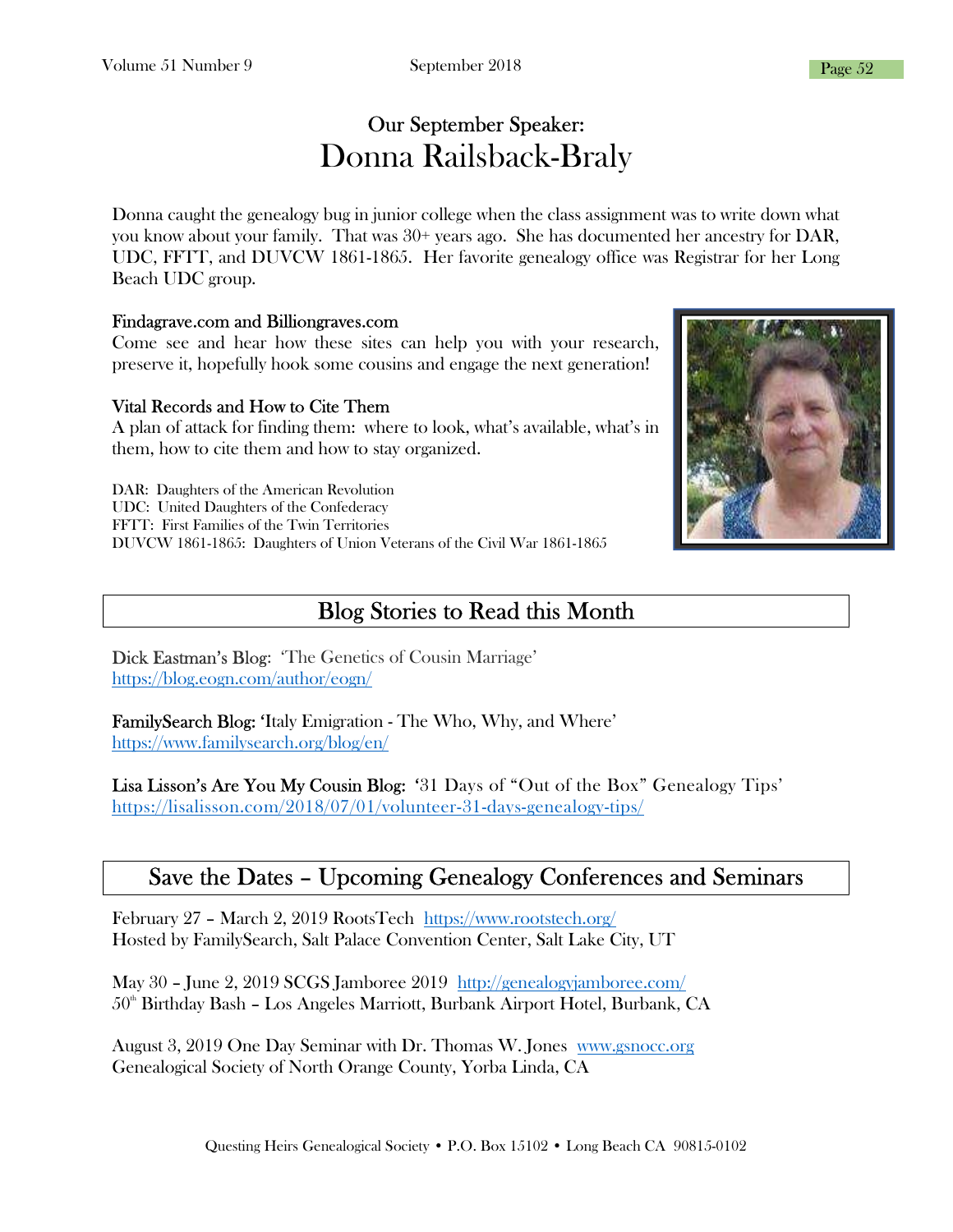# Have You Looked Everywhere for Your Missing Ancestors?

Do you have an ancestor that seems to have disappeared? Did they die? Did they marry and you can't find any records after their last census appearance? They may have been sent away, never to return home again.

Most families have an ancestor who was a resident of an institution for a period of time. It could have been an almshouse, asylum, or a home for orphaned children and/or older citizens. In some families, you might find that your ancestor served time in a prison.

In a census record people may appear as an inmate. Merriam-Webster defines inmate as 'any of a group occupying a single place of resident; especially: a person confined (as in a prison or hospital)'. Other terms commonly used were prisoner and patient.

There are many reasons that people found themselves in an institution. A list was compiled from the log book at the West Virginia Hospital for the Insane during the late 1800's. Some of those reasons were laziness, egotism, jealousy, superstition, political excitement, domestic trouble, novel reading, and opium habit. To review the full list, see:

http://www.appalachianhistory.net/2008/12/125-reasons-youll-get-sent-to-lunatic.html

Alice Elisa Ostwald was born April 19, 1895. Sadly, her mother died while giving birth to Alice. In 1899 her 38-year-old father married 24-year-old Elsie Boerith. In the 1900 census this blended family was living together in the Chicago area.

In 1910 Alice and her sister Esther, ages 15 and 17, were working in separate homes as servants.

Before the next census, there was a notice in a Chicago Newspaper, The Day Book in 1915. Under the heading of News of the Day Concerning Chicago it states:

Alice Ostwald, 3826 Ward st., found on corner at 5 a.m. reading novel. Sent to insane asylum.

L

We find Alice in the 1920 census as an inmate at Kankakee State Hospital in Kankakee, Illinois. Ten years later when the census was

recorded in April 1930, Alice was a patient at the Peoria State Hospital in Limestone Township, Illinois.

Twenty-three days later, Alice's death was recorded in the Burial Register at the Evangelical Lutheran Church in Peoria, Illinois. Her father and sister were listed as mourners. Alice Ostwald was buried at the Chicago State Hospital in Limestone, Peoria, Illinois.

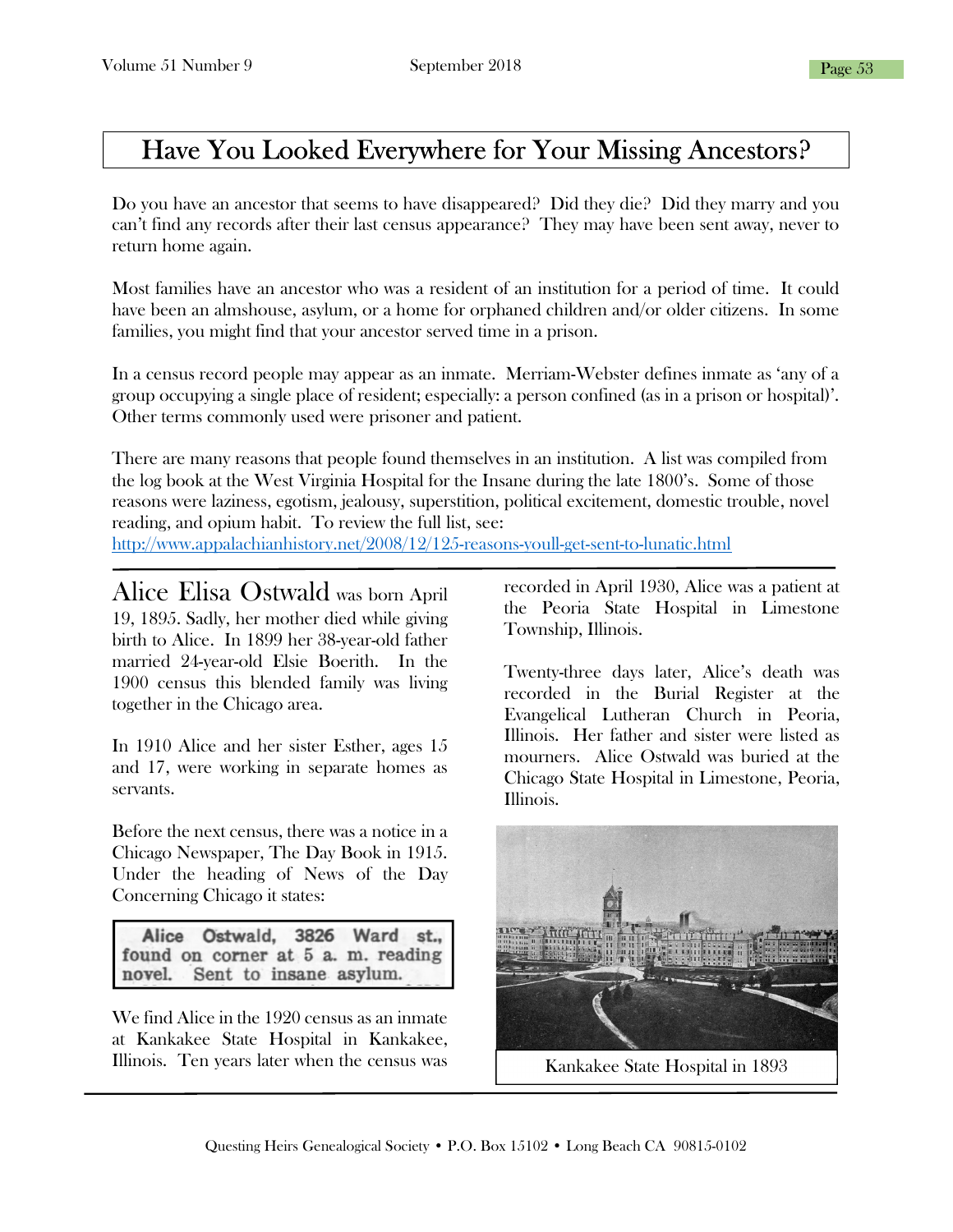A hundred years ago, state hospitals were called Asylums. Asylums cared for more than just the mentally disabled. Women were especially vulnerable to being committed to asylums by their husbands or male family members in the late 1800s and later. If they were disobedient, depressed, or different from the social norm they might find themselves living in an asylum and removed from their family.

Some families were embarrassed when a loved one was admitted to a hospital, prison, or asylum. Their absence was explained away by a fabricated story. And that is still true today.



My great grandfather disappeared for a few years after his father died and his step mother abandoned the family. My grandmother told everyone that her father was taken in by a Texas Marshall, learned a trade and rode all over the Indian territory.

It is true that he learned a trade. He learned that trade in the Huntsville Prison while serving a term for forgery. Later in their lives, my grandmother and her sisters still maintained that their father and his brother were never served time in prison.

Since our access to medical records of ancestors may be limited, we might have to rely on newspapers or oral family history. Looking for records of ancestors who found themselves in asylums or prisons can be difficult. Whatever the reason for their confinement, any records on a commitment would be a very interesting addition to your family's story. Some of your ancestors may appear on the census as living at an asylum or hospital but were there as an employee.

Each state has had different record retention practices. Many were not required to keep records a hundred years ago. When looking for records, think about what entity had jurisdiction over the institution. Was it a government agency, a church or private organization? The records might reside with them or even a local genealogy society. Historical societies for towns and counties can also be a good source for information related to your family's stories and secrets.

There is a web site that has a limited number of convict lists, prison records, executions and insane asylum records. If interested in looking at these records, see www.blacksheepancestors.com.

> QUARTERLY FINANCE REPORT by Christine Elia April – June 2018 Income: \$155.21 Expenses: \$1,412.21 F&M Bank Balance: \$4,772.79 Of which \$1,184.06 is restricted to educational expenses

REFRESHMENT REPORT by Sandy Hollandsworth Our August hosts are: Jackie Grandt, Bridget Dole, Cathy Rokicki, and Joan Zuckerman

Questing Heirs Genealogical Society • P.O. Box 15102 • Long Beach CA 90815-0102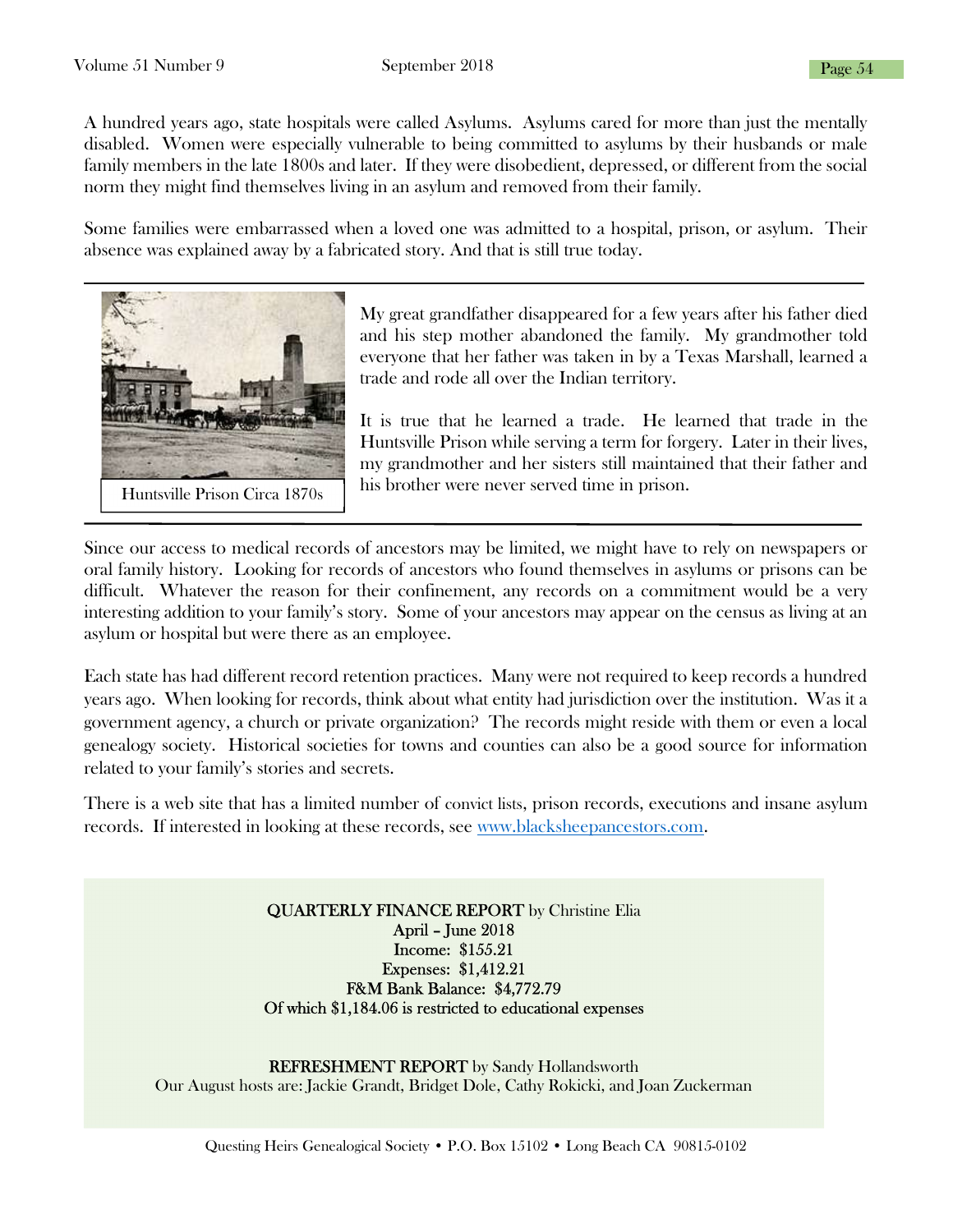# Tune in to Podcasts this Month

 In a prior issue of the QHGS newsletter we highlighted some of the great genealogy blogs out there. Are you listening to any podcasts right now? You can tune in and listen anywhere using your computer, tablet or smartphone. A few podcasts suggestions are listed below with some of their recent episodes.

#### Extreme Genes with Scott Fisher • https://extremegenes.com/

Episode 246: Fisher & Woodbury Talk 'How to Manage Your DNA Data and Accounts' Episode 243: Blogger Amy Johnson Crow on '52 Ancestors in 52 Weeks' and more Episode 239: CeCe Moore on 'Solved Cold Case Using DNA' and 'Ethics of Using Genealogical DNA for Solving Crime'

#### Genealogy Gems with Lisa Louise Cooke • https://lisalouisecooke.com/podcasts/

Episode 220: DNA specificity from your DNA Guide from Diahan Southard and more Episode 217: Golden State Killer Case and the investigator's use of genetic genealogy websites Episode 214: Irish genealogy and finding your ancestors in the five branches of the U.S. Military

#### Family Tree Magazine Podcasts • https://www.familytreemagazine.com/podcasts

Episode 122: 'DNA and Adoption' Episode 120: 'The New Family Tree Magazine' Episode 119: 'All About Ancestry.com'

#### Genealogy Happy Hour • https://genealogyhappyhour.com/podcasts/

(A Genealogy Podcast with Two Blonds and a Bottle) Episode 31: 'Sibling Research' Episode 27: 'Delving Deeper into Birth Records' Episode 26: 'Newspaper Research' Episode 25: 'Organization' Episode 24: 'Researching Coast to Coast"

# Genealogy Learning Opportunities

#### FamilySearch

September 6 – 'German Civil Registration' September 13 – 'United States Research: Mid- Atlantic' September 20 – 'England and Wales Civil Registration' September 21 – 'Finding Your Hispanic Ancestors on FamilySearch' September 27 – 'Danish Emigration' For more information see:https://www.familysearch.org/wiki/en/Family\_ History\_Library\_Classes\_and\_Webinars

#### Family Tree Webinars

September 12 – 'Examining Migration & Researching Migrants in the British Isles' by Julie Goucher September 18 – 'Using Lists to Find Proof' by Cari Taplin September 19 – '25 Simple Research Hacks Every Genealogist Should Know' by Lisa Alzo September 25 – 'Importance of Newspapers for Family Research' by Daniel Horowitz For more information: https://familytreewebinars.com/upcomingwebinars.php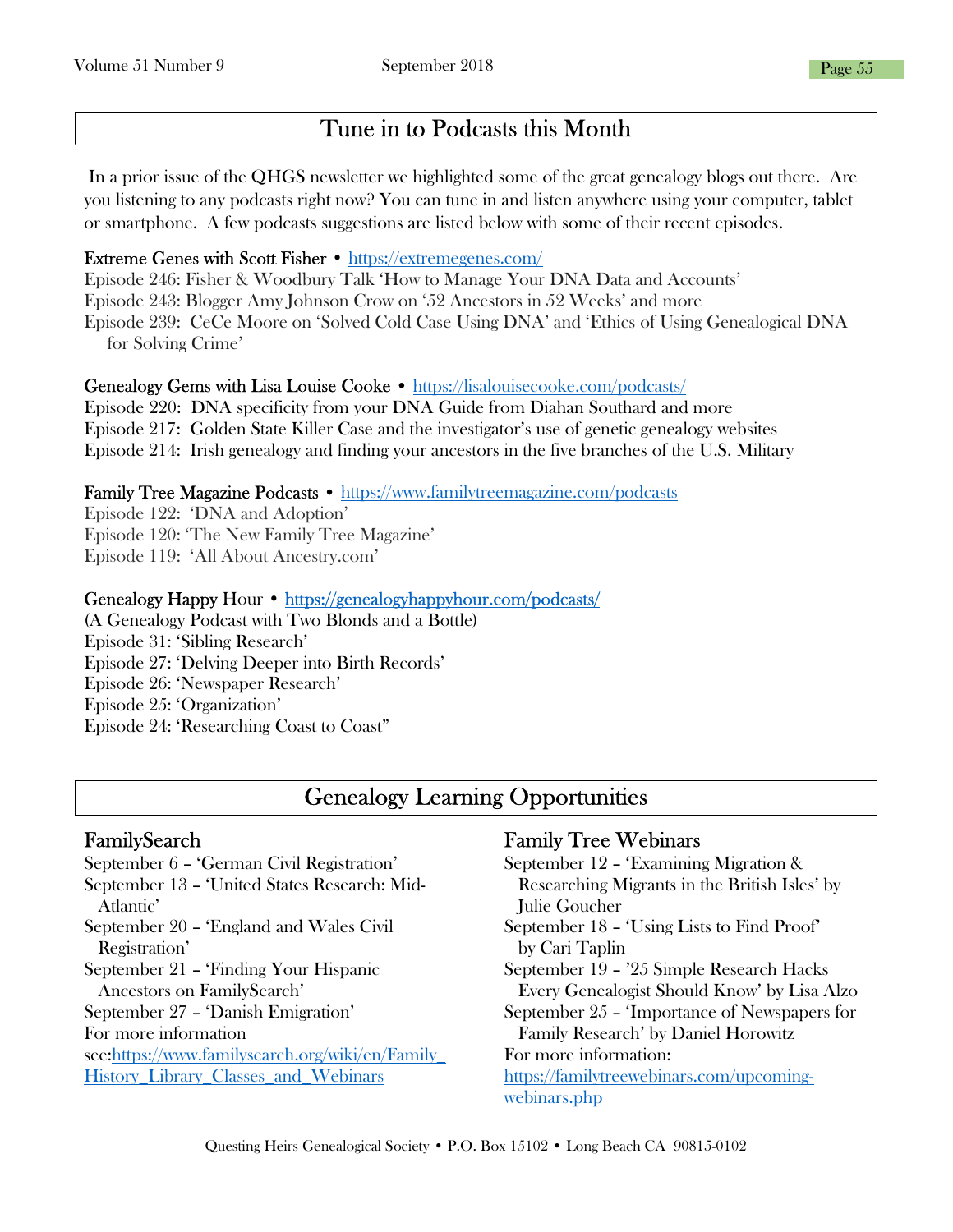Questing Heirs Genealogical Society Depends on

# FREE MONEY

Did you know that less than half of the money we need to run Questing Heirs comes from member dues? That means that if we had to run the society without donations, we would have to more than double the dues. Since we have not promoted our fundraising sources for a long time, the only non-dues income we have had this year was a merchant donation for under \$20 and our Italian restaurant night. We need to do better than that. So this flyer shows you the options that you can select from to do your share.

These options require that you shop or sign-up online. Sign-up instructions for each are found on our "Shop" web page at www.QHGS.info You can also ask friends and neighbors to participate as it will not cost them anything after they've signed up.

| amazon.com <sup>®</sup> | Amazon.com has more than books and music. You can buy your household<br>supplies, gifts, food, and tech toys here. We get at least 4% of the price of<br>each item, but you must click on the logo on our website each time you shop.<br>If you already have items in your cart or move items from your "saved" list<br>to the cart, they will not count. But you can make a list of what's in your cart,<br>empty it, and refill it from your list after you've clicked on our website link. |
|-------------------------|-----------------------------------------------------------------------------------------------------------------------------------------------------------------------------------------------------------------------------------------------------------------------------------------------------------------------------------------------------------------------------------------------------------------------------------------------------------------------------------------------|
| <b>Ralphs</b>           | Ralphs is now changing to a one-time sign up (but existing members still need<br>to renew for this year). Once you create an account and sign up, you can use<br>your card or phone number to shop and we will receive donations from<br>them. Since Food4Less is part of the same chain, purchases there also count.                                                                                                                                                                         |
| cafepress <sup>®</sup>  | If you like to show the world how much you love genealogy, use our Shop<br>page link to access CaféPress and use our logo on t-shirts, mugs, notebooks,<br>and tote bags. We will get a percentage of the sale.                                                                                                                                                                                                                                                                               |

These options don't require any sign-up or even a computer.

l

| Put an extra \$2 or \$3 in the donation basket each month when you visit the<br>snack table. This spreads your increased donation out over many months.                                                               |      |
|-----------------------------------------------------------------------------------------------------------------------------------------------------------------------------------------------------------------------|------|
| Add a donation to your yearly dues renewal. We automatically consider<br>any amount over your dues to be a donation. Donations over \$250 will be<br>recognized in a year-end letter you can use for tax purposes.    |      |
| Get a friend or neighbor to join. By increasing our membership, we have<br>more people to share in our fixed costs. We will also be better able to build<br>a diverse pool of volunteers. Many hands make light work! | Join |

• Christine Elia, QHGS Treasurer •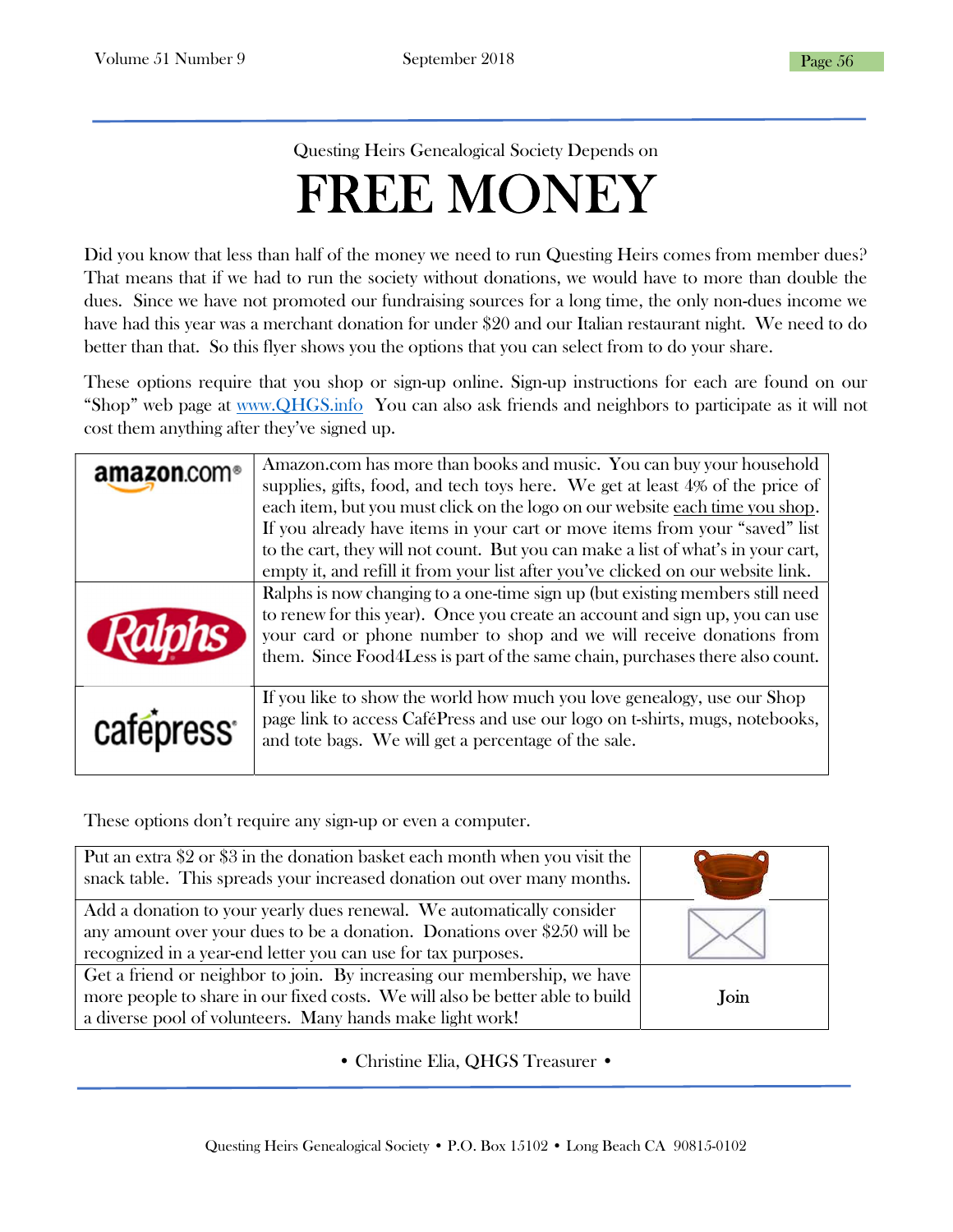| <b>QUESTING HEIRS GENEALOGICAL SOCIETY</b> |  |
|--------------------------------------------|--|
| <b>MEMBERSHIP RENEWAL FORM</b>             |  |

|                                                                                                                                                                                                                          | Member Type: Individual (\$30)                      | $S$ ___________                                                                         |  |  |
|--------------------------------------------------------------------------------------------------------------------------------------------------------------------------------------------------------------------------|-----------------------------------------------------|-----------------------------------------------------------------------------------------|--|--|
|                                                                                                                                                                                                                          | Family $(\$45)$                                     | $S$ ___________                                                                         |  |  |
|                                                                                                                                                                                                                          | Donation                                            | $S$ ___________                                                                         |  |  |
|                                                                                                                                                                                                                          | <b>Total Paid</b>                                   | $\sim$                                                                                  |  |  |
|                                                                                                                                                                                                                          |                                                     | The membership year runs from September 1 <sup>*</sup> through August 31 <sup>*</sup> . |  |  |
| Please take a few minutes to list/update your surname research and location<br>preferences so our Program Chairman can engage speakers who will interest you.<br>Also, the information will be printed in the directory. |                                                     |                                                                                         |  |  |
|                                                                                                                                                                                                                          |                                                     |                                                                                         |  |  |
|                                                                                                                                                                                                                          |                                                     |                                                                                         |  |  |
|                                                                                                                                                                                                                          |                                                     |                                                                                         |  |  |
|                                                                                                                                                                                                                          |                                                     |                                                                                         |  |  |
|                                                                                                                                                                                                                          |                                                     |                                                                                         |  |  |
|                                                                                                                                                                                                                          | Areas of your research (countries/states/counties): |                                                                                         |  |  |
|                                                                                                                                                                                                                          |                                                     |                                                                                         |  |  |
|                                                                                                                                                                                                                          |                                                     |                                                                                         |  |  |
|                                                                                                                                                                                                                          |                                                     |                                                                                         |  |  |
|                                                                                                                                                                                                                          |                                                     |                                                                                         |  |  |
|                                                                                                                                                                                                                          |                                                     |                                                                                         |  |  |

Questing Heirs Genealogical Society • P.O. Box 15102 • Long Beach CA 90815-0102